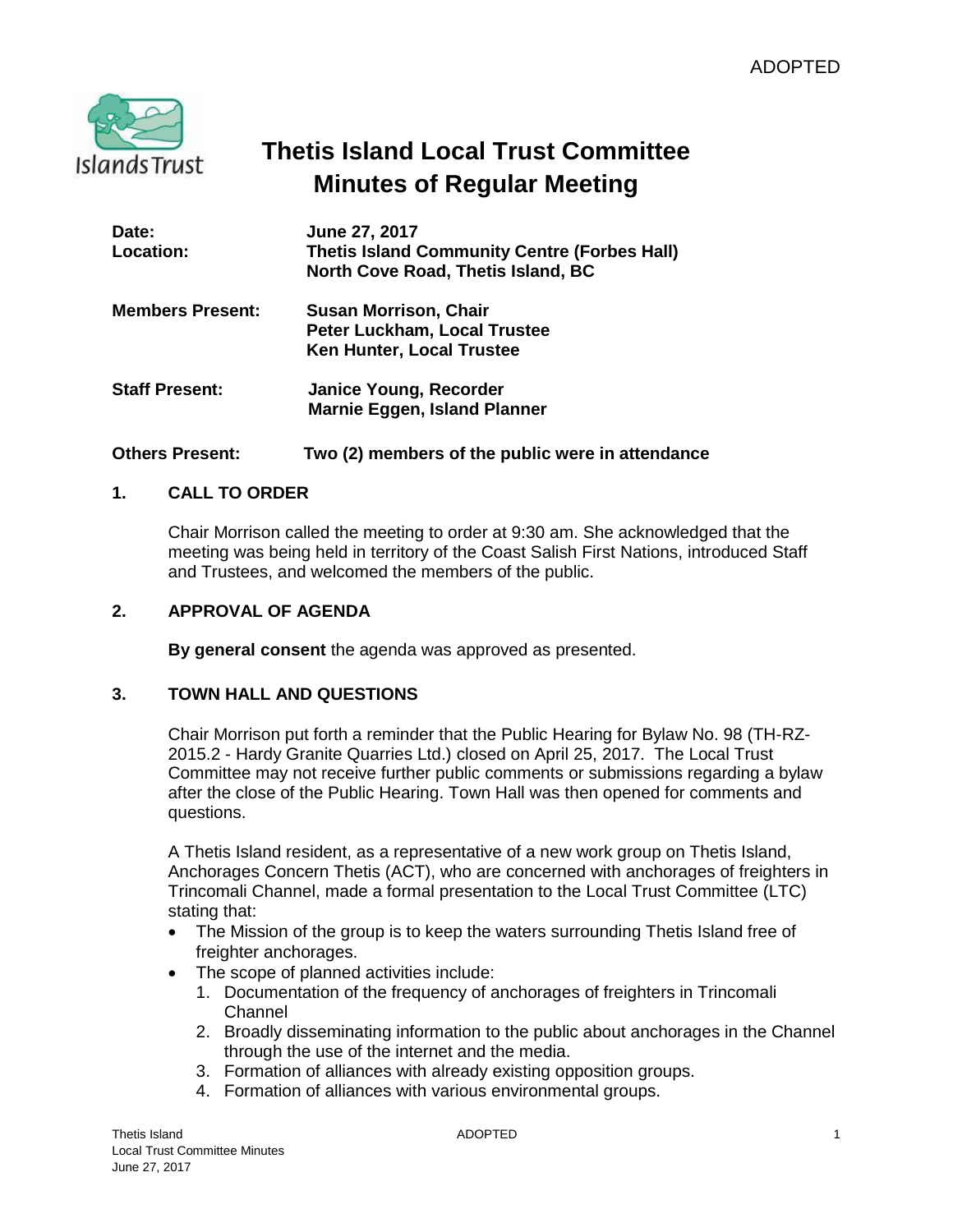- 5. Interaction with the shipping industry including Pacific Pilotage Authority (PPA), Chamber of Shipping of British Columbia and Transport Canada.
- ACT welcomes collaboration with Islands Trust.
- ACT kindly requests the Islands Trust to increase its activities on the subject of anchorages in the Southern Gulf Islands.

A Trustee stated that he had met with ACT already and was aware of their concerns. He further spoke to this issue as a concern for various levels of government, not just a local issue and that it is a top priority Council-wide.

### **4. COMMUNITY INFORMATION MEETING - None**

### **5. PUBLIC HEARING - None**

#### **6. MINUTES**

### **6.1 Local Trust Committee Minutes dated April 18, 2017 for adoption**

**By general consent** the Local Trust Committee Meeting Minutes of April 18, 2017 were adopted.

### **6.2 Local Trust Committee Special Meeting Minutes dated April 25, 2017 for adoption**

**By general consent** the Local Trust Committee Special Meeting Minutes of April 25, 2017 were adopted.

### **6.3 Local Trust Committee Public Hearing Record dated April 25, 2017 for receipt**

The following amendments to the Public Hearing Record were presented for consideration:

Item 4, page 3, first paragraph, first line, after Gary Drouillard, change "Lyackson First Nation" to "Lyackson First Nation Staff Member".

Item 4, page 3, second paragraph, first line, after Linda Aidnell insert "Lyackson First Nation Staff Member".

**By general consent** the Public Hearing Record was received as amended.

### **6.4 Section 26 Resolutions-Without-Meeting Report dated June 19, 2017**

Received.

### **6.5 Advisory Planning Commission Minutes – None**

### **7. BUSINESS ARISING FROM MINUTES**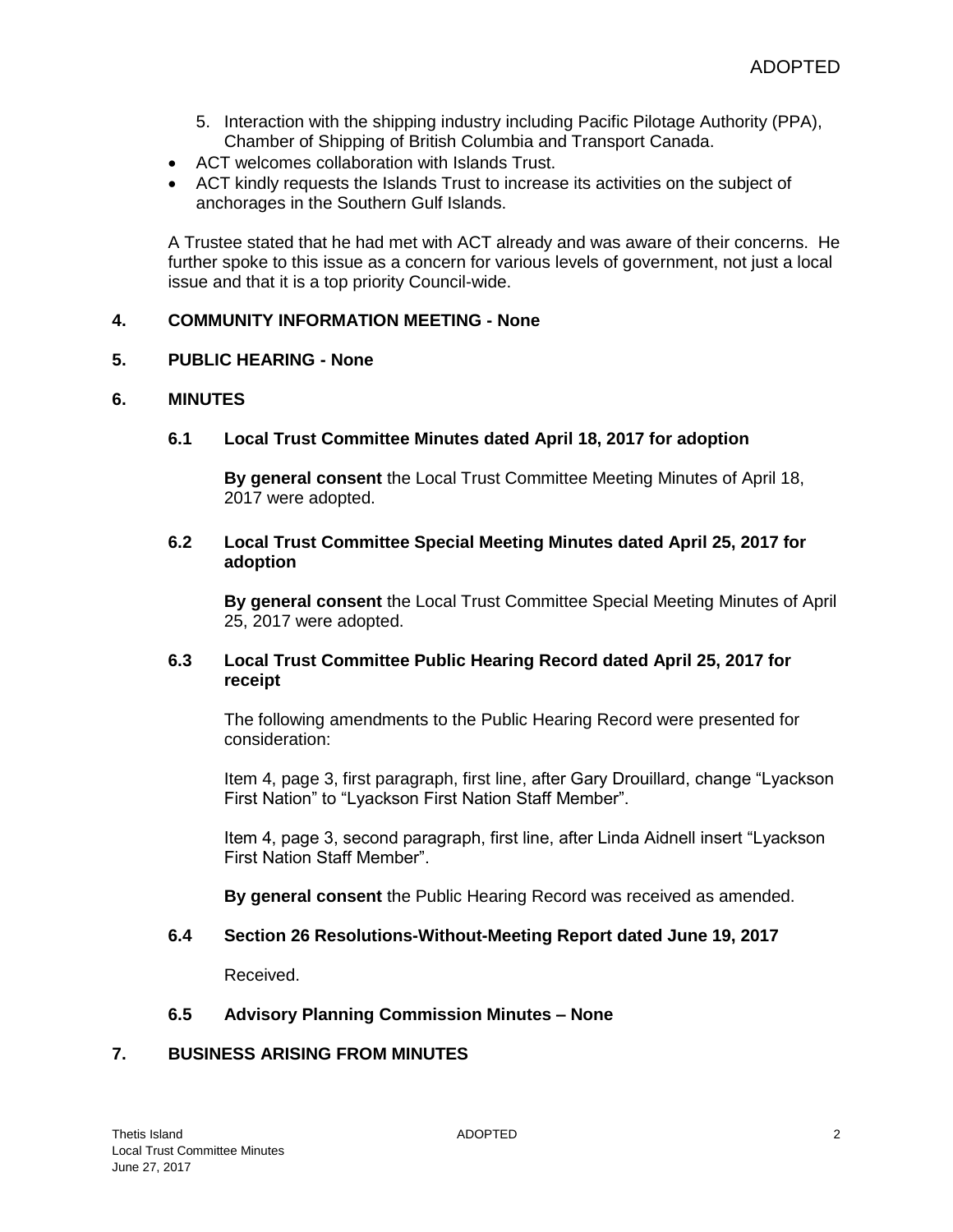# **7.1 Follow-up Action List dated June 19, 2017**

The Follow-up Action List Report dated June 19, 2017 was received. Update provided by the Planner.

Discussion followed and the following comments were noted:

- A Trustee raised concern regarding changes to Ministry of Forests, Land and Natural Resource Operations (FLNRO) policy on mariculture/aquaculture operations and licences, as well as changes to allowable species. He also expressed interest in having a better understanding of the practice of "predator netting".
- The Island Planner will follow up on the Ministry of Transportation report addressing road safety concerns on Thetis Island and will update by email.
- A Trustee spoke to TH-DVP-2015.2, stating that he believes the requirements have been fulfilled by the applicant. Discussion followed recapping the reasons for the lengthy processing time for this application which has repeatedly been stalled due to a number of issues and that the survey requested has not yet been fulfilled. It was also noted that the local First Nations are yet to be consulted.
- The Island Planner provided an update on the Ralston Creek Riparian Areas Regulation (RAR) issue stating that it is moving forward and a Special Meeting is being planned.
- The Island Planner also spoke to TH-TUP-2017.1 stating that Staff are conducting a thorough review of the situation.

### **8. DELEGATIONS - None**

### **9. CORRESPONDENCE - None**

#### **10. APPLICATIONS AND REFERRALS**

#### **10.1 TH-RZ-2015.2 (Hardy Island Granite Quarries Ltd.) - Staff Report**

Staff report for TH-RZ-2015.2 Hardy Island Granite Quarries Ltd. was presented by the Island Planner. Discussion followed.

#### 10.1.1 Bylaw No. 98

# **TH-2017-021**

### **It was MOVED and SECONDED**

that the Thetis Island Local Trust Committee Bylaw No. 98 cited as "Valdes Island Rural Land Use Bylaw, 1998, Amendment No. 1, 2016", be read a second time.

### **CARRIED**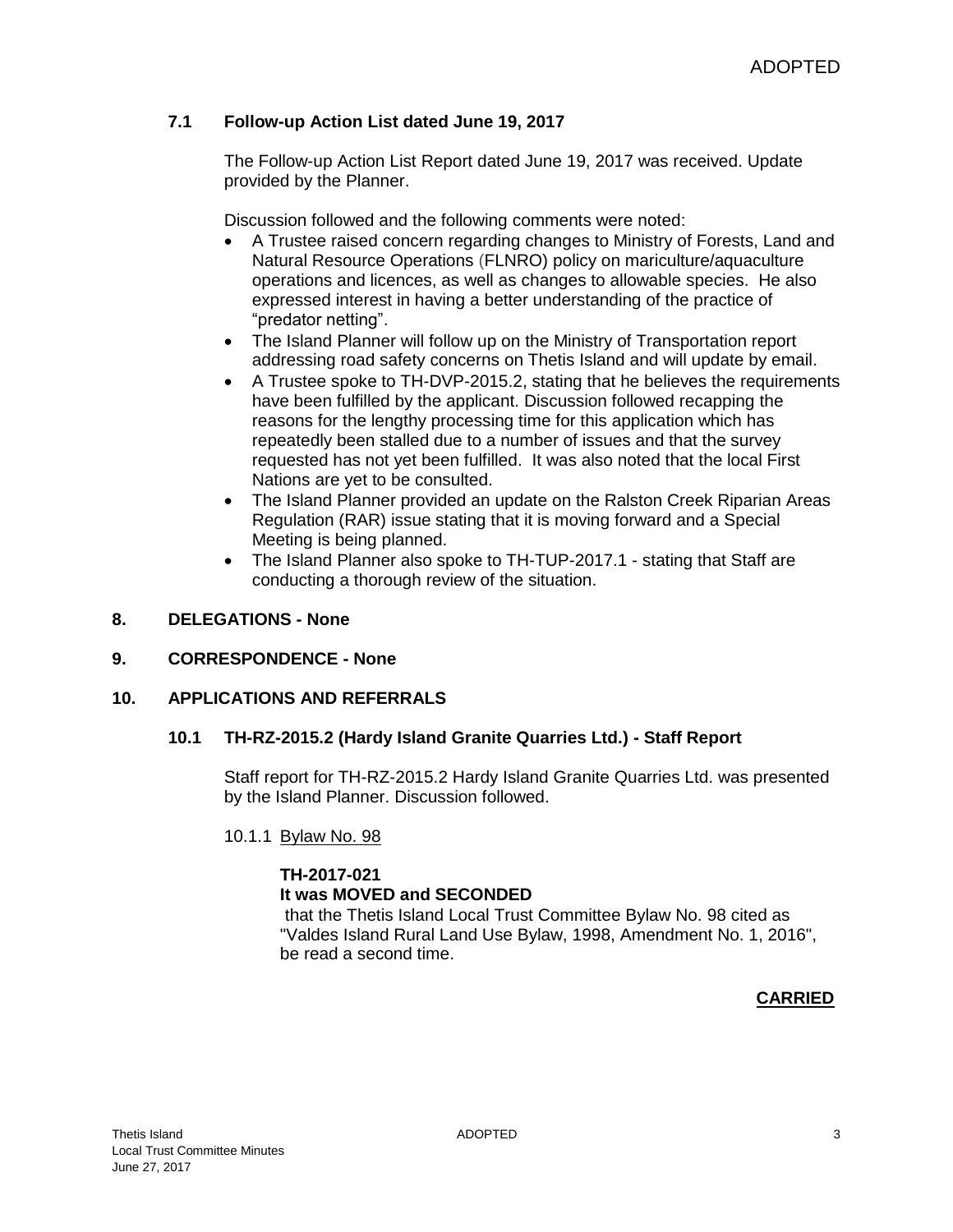#### **TH-2017-022 It was MOVED and SECONDED**

that the Thetis Island Local Trust Committee Bylaw No. 98 cited as "Valdes Island Rural Land Use Bylaw, 1998, Amendment No. 1, 2016", be read a third time.

# **CARRIED**

# **TH-2017-023 It was MOVED and SECONDED**

that the Thetis Island Local Trust Committee Bylaw No. 98 cited as "Valdes Island Rural Land Use Bylaw, 1998, Amendment No. 1, 2016", be forwarded to the Secretary of the Islands Trust for approval by the Executive Committee.

### **CARRIED**

# **TH-2017-024 It was MOVED and SECONDED**

that the Thetis Island Local Trust Committee forward Bylaw No. 98 cited as "Valdes Island Rural Land Use Bylaw, 1998, Amendment No. 1, 2016", to the Minister of Community, Sport and Cultural Development for approval.

### **CARRIED**

### **10.2 Salt Spring Island Local Trust Area Referral Request for Response for a Land Use Bylaw Amendment Bylaw Nos. 487 and 496 dated June 8, 2017**

A Trustee presented and outlined this referral request. Discussion followed.

### **TH-2017-025**

# **It was MOVED and SECONDED**

that the Thetis Island Local Trust Committee reports that its interests are unaffected by Salt Spring Island Local Trust Area Land Use Bylaw Amendment Bylaw Nos. 487 and 496 dated June 8, 2017.

### **CARRIED**

# **11. LOCAL TRUST COMMITTEE PROJECTS**

### **11.1 Thetis Associated Islands Land Use Bylaw Amendment - Ruxton Island Private Moorage Structures - Staff Report**

The Island Planner presented the Staff Report and discussion followed highlighting the need to listen to Ruxton Island residents and how they would like the LTC to proceed. A Ruxton Island resident was present and spoke to the issue. Plans to hold a Community Information Meeting (CIM) were discussed and it was proposed that if possible, the CIM be held on Ruxton Island in August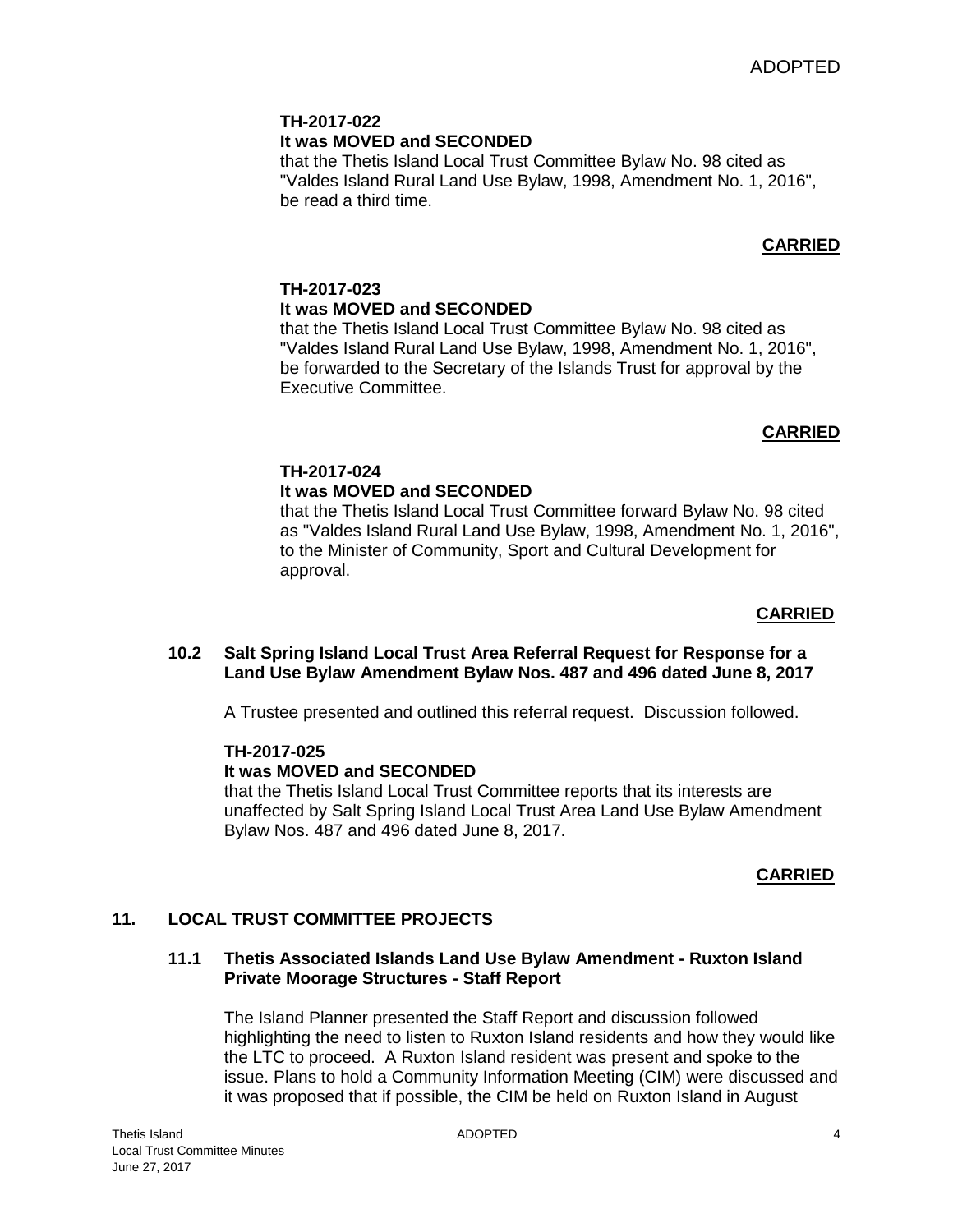when more residents are on Ruxton and able to attend the meeting. Scheduling the meeting to coordinate with the tides was also noted as important. The alternative location for the CIM is Nanaimo.

# **TH-2017-026 It was MOVED and SECONDED**

that the Thetis Island Local Trust Committee endorse the Thetis Associated Islands Land Use Bylaw Amendment – Ruxton Island Private Moorage Structures Project Charter, as amended, and adopt the new project name – Ruxton Island Private Moorage and Community Docks Targeted Review.

# **CARRIED**

#### **TH-2017-027 It was MOVED and SECONDED**

that the Thetis Island Local Trust Committee approve a budget allocation of \$2000 from the Thetis Associated Islands Targeted Official Community Plan/ Land Use Bylaw Targeted Review Project to meet the needs of the Ruxton Island Private Moorage Structures and Community Docks Targeted Review project.

### **CARRIED**

# **TH-2017-028**

### **It was MOVED and SECONDED**

that the Thetis Island Local Trust Committee request Staff to schedule a Community Information Meeting for the Ruxton Island Private Moorage Structures and Community Docks Targeted Review project in August 2017 on Ruxton Island; Nanaimo being the alternate location option.

### **CARRIED**

### **12. REPORTS**

### **12.1 Work Program Reports**

### 12.1.1 Top Priorities Report dated June 19, 2017

The Top Priorities Report was presented; no changes made.

### 12.1.2 Projects List Report dated June 19, 2017

The Projects Report was presented; no changes made.

### **12.2 Applications Report dated June 19, 2017**

The Applications Report was received and a brief discussion followed.

### **12.3 Trustee and Local Expense Report dated April, 2017**

Received.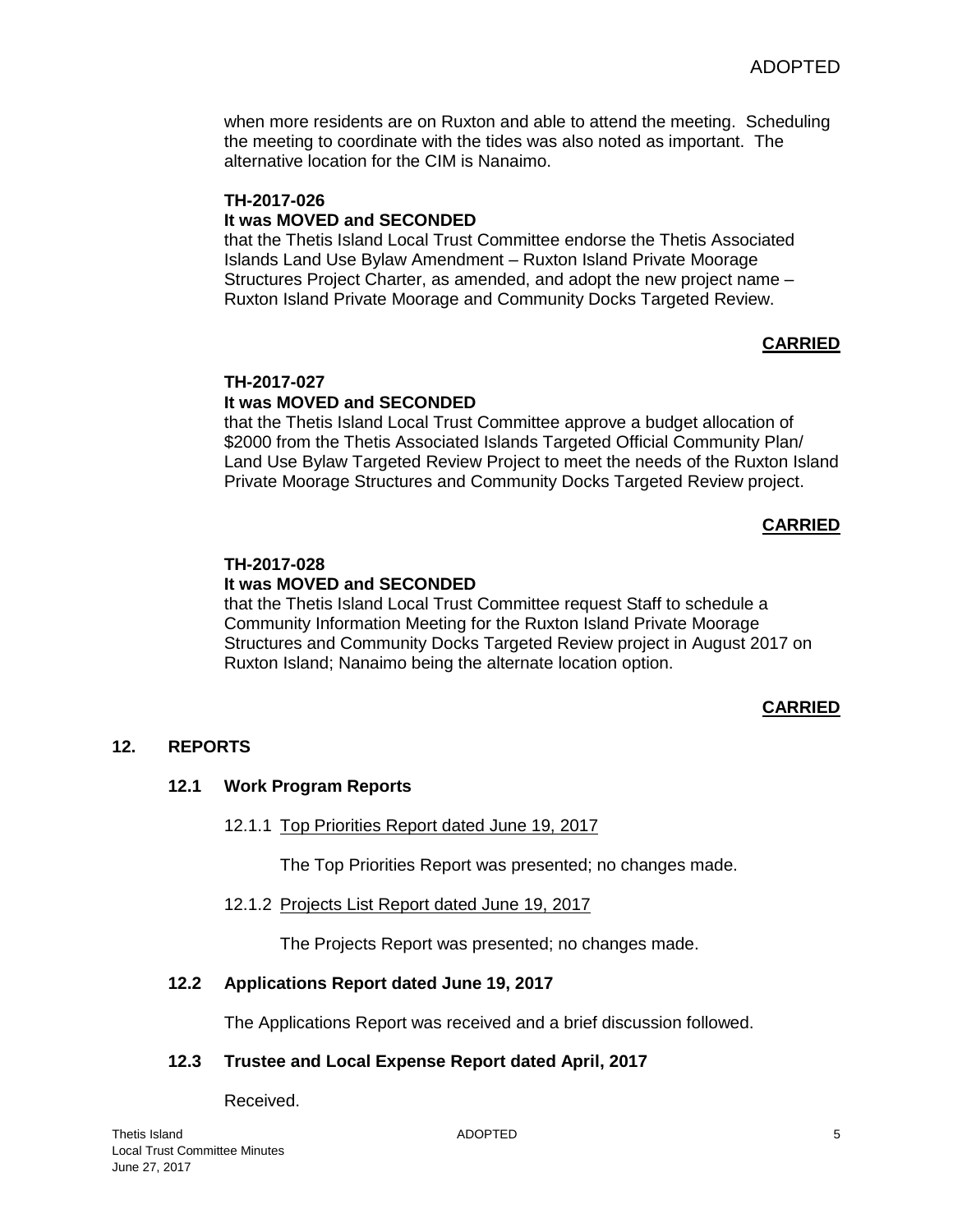### **12.4 Adopted Policies and Standing Resolutions - None**

### **12.5 Local Trust Committee Webpage**

A Trustee suggested adding marine/aquaculture issues with a historic perspective as well as current issues i.e. the Ruxton Island Docks issue.

### **12.6 Chair's Report**

Chair Morrison reported on:

- Trust Council meeting on Lasqueti Island;
- LTC Shoreline Project:
	- o considering no docks;
	- o increased set-backs;
	- o focus on shoreline protection;
- Executive Council meeting; and
- Trust Fund Board in Victoria.

She also raised the general issue of late items and addendums before the LTC meetings and asked the Trustees for feedback. Some concerns were raised regarding time to be briefed on the late items, although there was recognition that in some cases it is a benefit to be able to address time sensitive issues.

### **12.7 Trustee Reports**

Trustee Hunter spoke to constituents' concerns regarding freighters in local waters and the seawall issue.

Trustee Luckham reported on:

- Attendance at the Howe Sound Forum as Chair of Trust Council, a gathering of many different elected people and groups;
- Attendance at Bowen Island Council:
	- o relationship is solid and good;
	- o reviewed some protocol;
	- o suggestion to meet during the Union of British Columbia Municipalities (UBCM);
- Trust Council meeting on Lasqueti Island, agenda included:
	- o housing;
	- o shoreline protection;
	- o stewardship awards;
	- o marine issues;
	- o pro-active budgeting;
- There was a serious focus on possible legislative change to have some jurisdiction in marine concerns;
- South Pender Island completed Land Use Bylaw amendments addressing big issues – tackled and done;
- Salt Spring Island has scheduled a referendum on September 9, 2017 to vote on becoming a municipality; and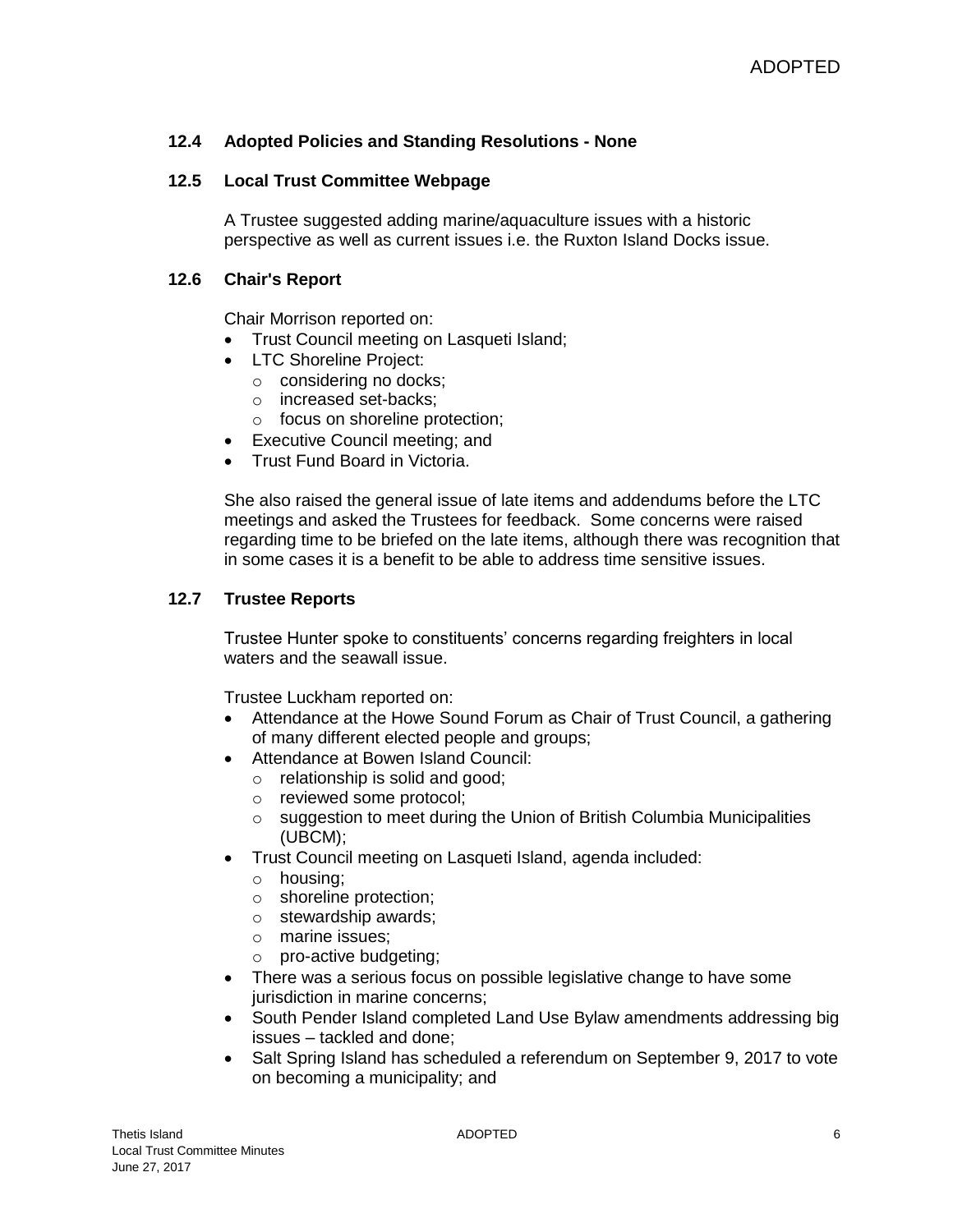Anchorages file (ACT) is a high priority and relationship building with industry people is already in motion to address local concerns.

### **12.8 Electoral Area Director's Report - None**

### **12.9 Trust Fund Board Report**

Chair Morrison provided a brief verbal update.

#### **13. NEW BUSINESS - None**

#### **14. UPCOMING MEETINGS**

**14.1 Next Regular Meeting Scheduled for Tuesday, August 29, 2017 at 9:30 am at the Thetis Island Community Centre (Forbes Hall), North Cove Road, Thetis Island, BC**

### **15. TOWN HALL**

- A representative of the Ruxton Island Council spoke to the many areas on Ruxton Island where docks would be inappropriate and reported that already additional mooring buoys have been put in. He added that there are two feasible locations for public docks if property owners are in agreement.
	- $\circ$  A Trustee suggested that the Ruxton Island Council report marine concerns to Transport Canada's Navigation Protection Program.
- The representative spoke further raising financial concerns, design concerns and the challenge of coming up with a compromise on this issue.
	- $\circ$  The Trustee responded that similarly to the Thetis Island Community Dock, potentially the local Regional District would work in collaboration with the Ruxton Island community to come up with a design and a plan for the project.

### **16. CLOSED MEETING**

### **16.1 Motion to Close the Meeting**

#### **TH-2017-029**

### **It was MOVED and SECONDED**

that the meeting be closed to the public in accordance with the Community Charter, Part 4, Division 3, S.90(1)(d) and (i) for the purpose of considering Adoption of In-Camera Meeting Minutes dated February 27, 2017 and Legal Advice that is subject to solicitor-client privilege and that the recorder and staff attend the meeting*.*

### **CARRIED**

Chair Morrison closed the meeting to the public at 11:00am.

### **16.2 Recall to Order**

Chair Morrison recalled the meeting to order at 11:05 am.